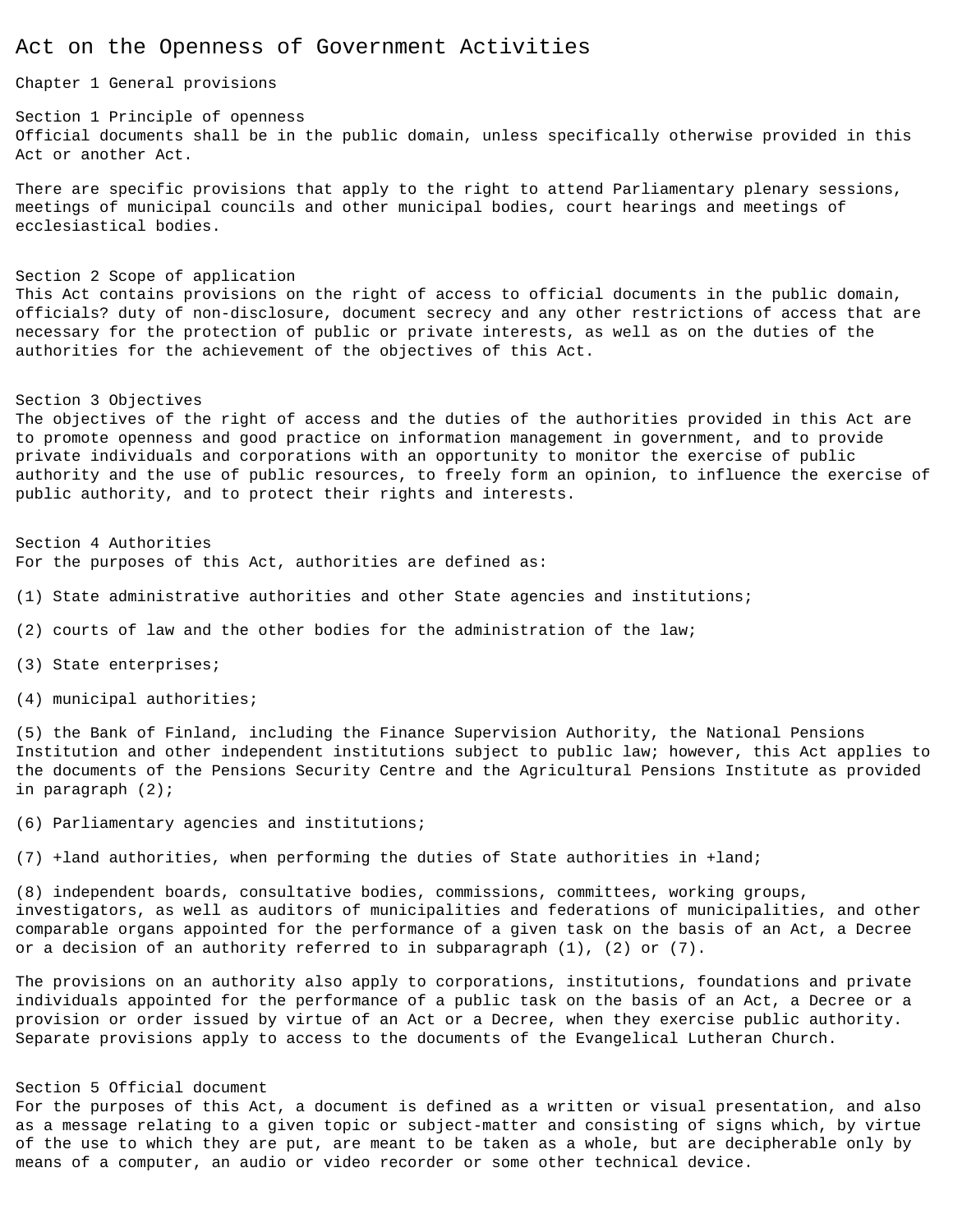An official document is defined as a document in the possession of an authority and prepared by an authority or a person in the service of an authority, or a document delivered to an authority for the consideration of a matter or otherwise in connection with a matter within the competence or duties of the authority. In addition, a document is deemed to be prepared by an authority if it has been commissioned by the authority; and a document is deemed to have been delivered to an authority if it has been given to a person commissioned by the authority or otherwise acting on its behalf for the performance of the commission.

Subject to the exceptions provided in paragraph (5), the following are deemed not to be official documents:

(1) a letter or other document sent to a person in the service of an authority or to an elected official because of another task performed or position held by the recipient;

(2) notes kept by a person in the service of an authority or a person commissioned by an authority and such drafts which have not yet been released for presentation or other consideration;

(3) documents procured for in-service training, information retrieval or any other comparable internal activity of an authority;

(4) a document given to an authority for the performance of a task on behalf of a private party, or prepared for this purpose;

(5) a document left with or handed in to an authority as lost property.

This Act applies to documents prepared for negotiations or communications between persons in the service of authorities or between authorities and private individuals or corporations acting on their behalf, or for other comparable internal activities of such authorities, only if the documents contain such information that, according to the archives legislation, they are to be archived. However, if the documents are archived, the authority may order that access to them may be granted only by permission of the authority.

The provisions on document secrecy in section 24 of this Act or in another Act apply also to documents referred to in paragraph (3)(2) and paragraph (4).

Chapter 2 When documents enter the public domain

Section 6 When a document prepared by an authority enters the public domain Unless otherwise provided on document publicity or secrecy or another restriction of access to information in this Act or another Act, a document prepared by an authority shall enter the public domain as follows:

(1) an entry in a continuously updated diary or comparable register enters the public domain when it is made; however, information on a suspect in the diary of a prosecutor enters the public domain only after the application for a summons or the prosecutor?s summons has been signed or verified in a similar manner, or after the public prosecutor has decided to waive prosecution or the matter has lapsed;

(2) in cases other than those referred to in subparagraphs (3) and (4), an invitation to tender, to provide information or to comment, as well as a proposal, a proposition, a motion, a notification and a petition, including any appendices, enters the public domain when it has been signed or confirmed in another comparable manner;

(3) in cases relating to a service or procurement contract or any other contract based on tenders, a request for information supplementary to the tender and any other accounts and documents prepared for the consideration of such tenders enter the public domain when the contract has been awarded;

(4) the budget propositions of ministries and the agencies and institutions within their fields of competence enter the public domain when the Ministry of Finance has signed its first position on the budget proposition; thereafter, the propositions sent to the Ministry of Finance from the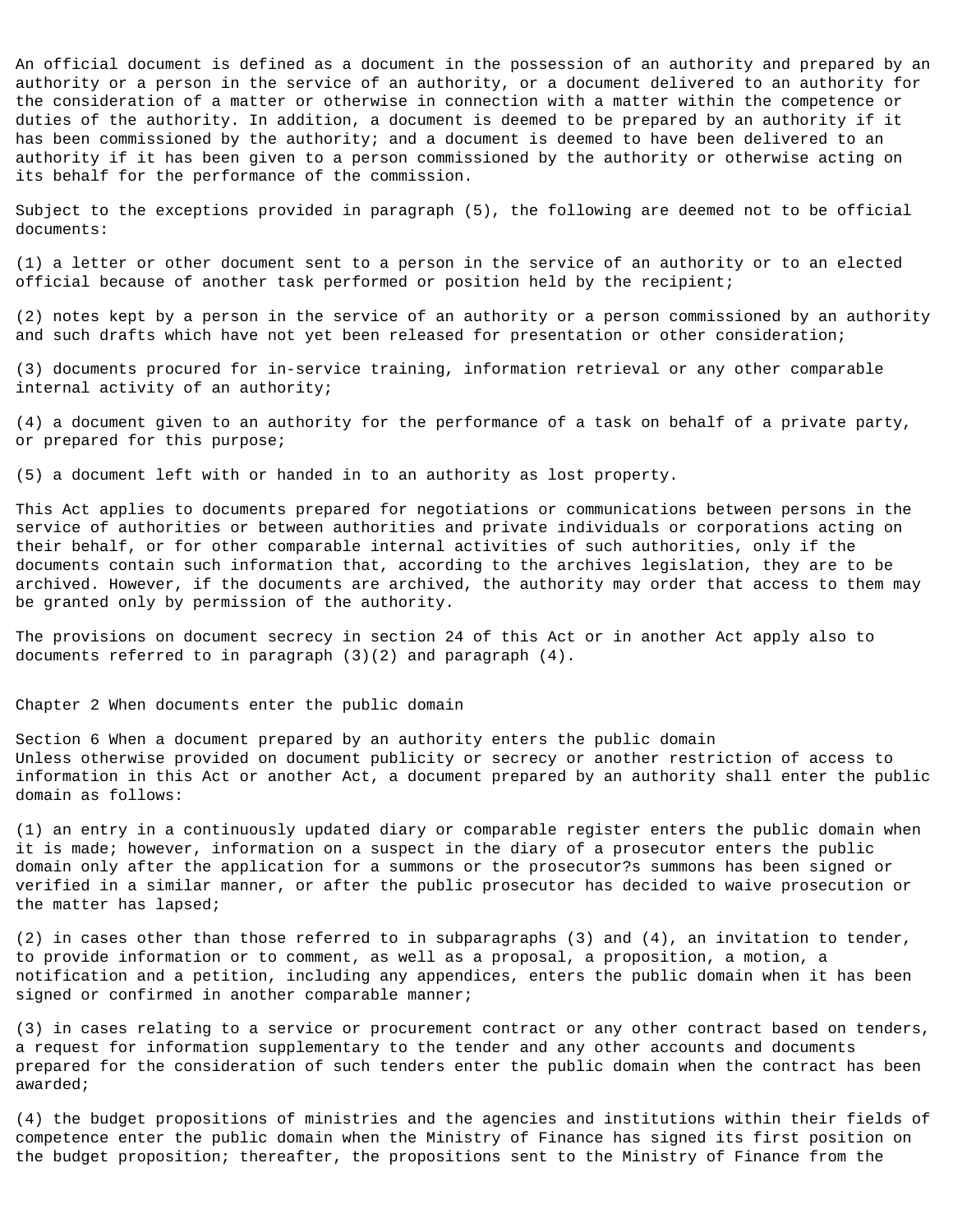other ministries and the other propositions drafted for and included in the budget proposal enter the public domain when the budget proposal has been submitted to Parliament;

(5) studies and statistics, as well as other comparable accounts which, forming a coherent whole, contain information on the alternatives, reasons and impacts pertaining to a decision or plan of general importance, even when they otherwise concern unfinished business, enter the public domain when they are fit for their purpose;

(6) minutes enter the public domain when they have been scrutinised and signed or confirmed in a comparable manner, unless they have been kept for the preparation of a matter or for the internal use of the authority;

(7) a court order or judgment enters the public domain from the moment it is handed down or when it is made available to the parties;

(8) a decision, a statement, an instrument and a contractual commitment of an authority, as well as the pertinent memoranda, minutes and other documents not referred to in subparagraphs (1) - (3) or (5) - (7), enter the public domain when the decision, statement, instrument or contract has been signed or confirmed in a corresponding manner;

(9) a document not referred to in subparagraphs  $(1)$  -  $(3)$  or  $(5)$  -  $(7)$  enters the public domain when the consideration of the pertinent matter has been concluded by that authority.

Notwithstanding the provisions in paragraph (1), commission reports, discussion papers and other similar documents intended for general dissemination enter the public domain when they are in the possession of an authority for dissemination.

If an instrument or other document is to be issued, the authority shall, where necessary, make its best effort to provide the parties to the matter with information on the contents of the document before it enters the public domain.

Section 7 When a document delivered to an authority enters the public domain Unless otherwise provided on document publicity or secrecy or another restriction of access to information in this Act or another Act, a document delivered to an authority for the consideration of a matter or otherwise in connection with a matter within its jurisdiction or duties shall enter the public domain when the authority has received it.

Expert opinions and other such documents that are to be opened at a given time or after the lapse of a given period shall enter the public domain, subject to the restrictions referred to in paragraph (1), after the moment they have been opened. Procurement, service and other tenders that have been delivered to an authority on the basis of an invitation to tender and that result in a contract enter the public domain, subject to the restrictions referred to in paragraph (1), when the contract is awarded.

Unless otherwise provided in the rules of secrecy or some other restrictions of access, a document that can be deciphered only by means of a device enters the public domain at the earliest when it is available to an authority or a person acting on behalf of the authority.

# Section 8 General dissemination of a document

Statistics on the development of the national economy, initiatives and action plans of economic policy and other similar documents the contents of which could obviously have an impact on the capital and financial markets, shall be generally disseminated as soon as possible after the event referred to in sections 6 and 7.

Chapter 3 Right of access to a document

Section 9 Access to a document in the public domain Everyone shall have the right of access to an official document in the public domain. Access to a document which is not yet in the public domain under sections 6 and 7 shall be granted at the discretion of the authority. The provisions in section 17 shall be taken into account when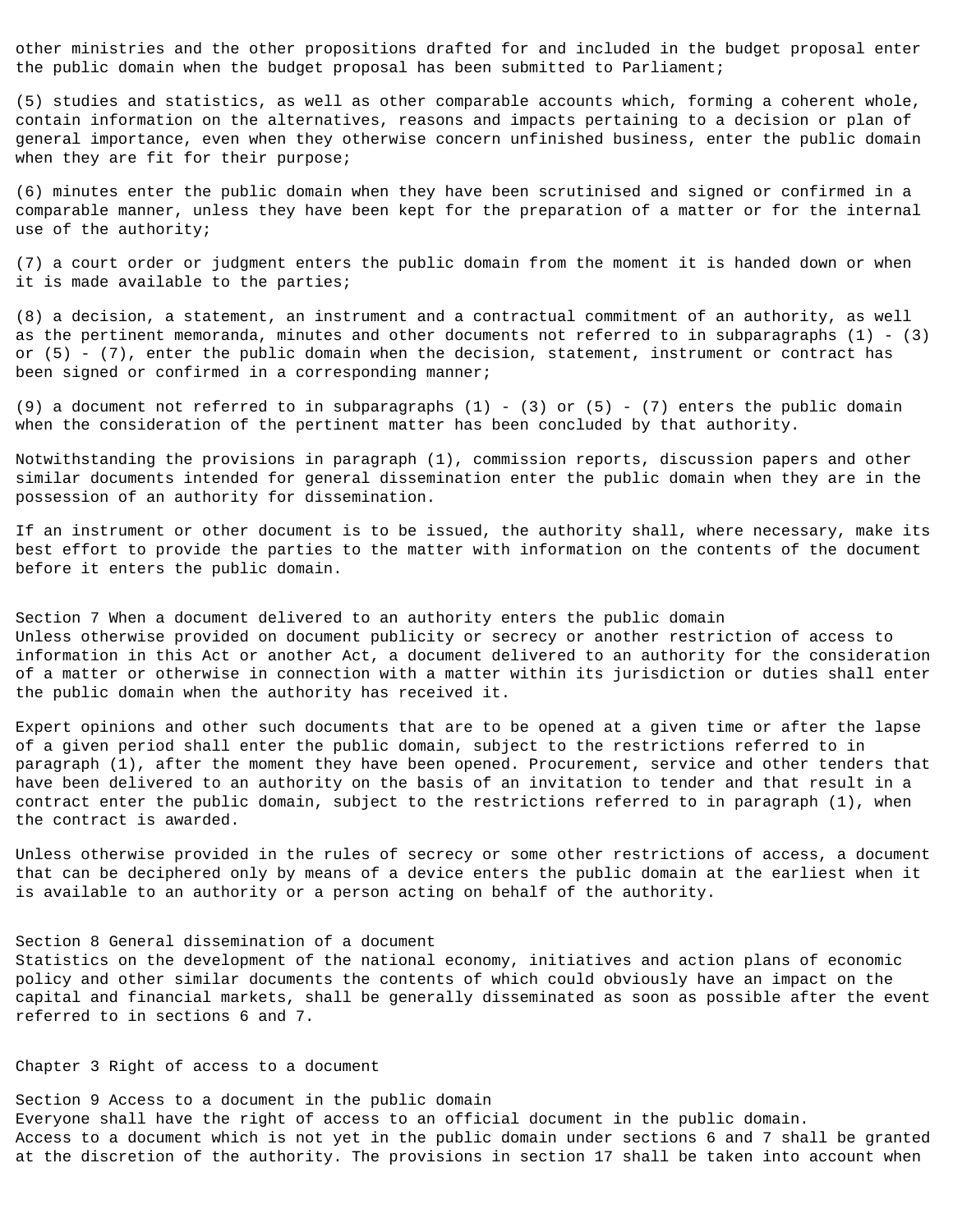discretion is exercised.

### Section 10 Access to a secret document

No access to a secret document or its contents shall be granted, unless specifically otherwise provided in this Act. When only a part of a document is secret, access shall be granted to the public part of the document if this is possible without disclosing the secret part.

# Section 11 Parties? right of access

A petitioner, an appellant and any other person whose right, interest or obligation in a matter is concerned (a party) shall also have the right of access, to be granted by the authority which is considering or has considered the matter, to the contents of a document which is not in the public domain, if they may influence or may have influenced the consideration of his/her matter.

A party, his/her representative or counsel shall not have the right of access referred to in paragraph (1) above to:

(1) a document, access to which would be contrary to a very important public interest, the interest of a minor or some other very important private interest;

(2) a document produced or prepared in the course of a criminal investigation or police inquiry before the completion of the investigation or inquiry, if access would impede the clearing up of the case;

(3) a presentation memorandum, a draft decision or a comparable document prepared by an authority for the preparation of a matter, before the consideration of the matter by that authority has been concluded; however, access to a paper written in a matriculation examination and to the identity of the moderator designated by the Matriculation Examinations Board to mark the paper shall not be granted until the Board has finalised the marks given for the papers;

(4) a document prepared or procured by an authority acting as a litigant in a trial, if access would be contrary to the interests of the public corporation or the corporation, foundation, institution or person referred to in section 4(2) in the trial;

(5) information compiled during enforcement proceedings and not relating to the economic situation of the debtor, unless it is necessary for a court action for the recovery of assets to a bankrupt estate;

(6) information compiled in connection with an official invitation to tender and relating to the business or professional secret of another tenderer, with the exception of the tender price;

(7) the address, telephone number or other comparable contact information of a witness, an injured party, another party to the matter or a person who has reported an offence, made a report referred to in section 40 of the Child Welfare Act (683/1983) or another report giving rise to official action, if access would compromise the safety, interest or right of the witness, injuerd party, other party or the person making the report.

If a document forms a part of the documentation in a civil or criminal trial, a party shall have access to it regardless of the restrictions in paragraph (2), except for the case referred to in paragraph (2)(7). In so far as the document contains information on deliberations referred to in chapter 1, section 7 of the Code of Judicial Procedure, access to it shall be subject to the permission of the authority.

A person whose standing to appeal a decision is based on membership of a municipality or any other corporation shall have access to the decision by virtue of this section only in so far as it is in the public domain.

Section 12 Access to a document pertaining to the individual Unless otherwise provided in an Act, every individual shall have the right of access to information contained in an official document and pertaining to themselves, subject to the restrictions provided in section 11(2) and (3).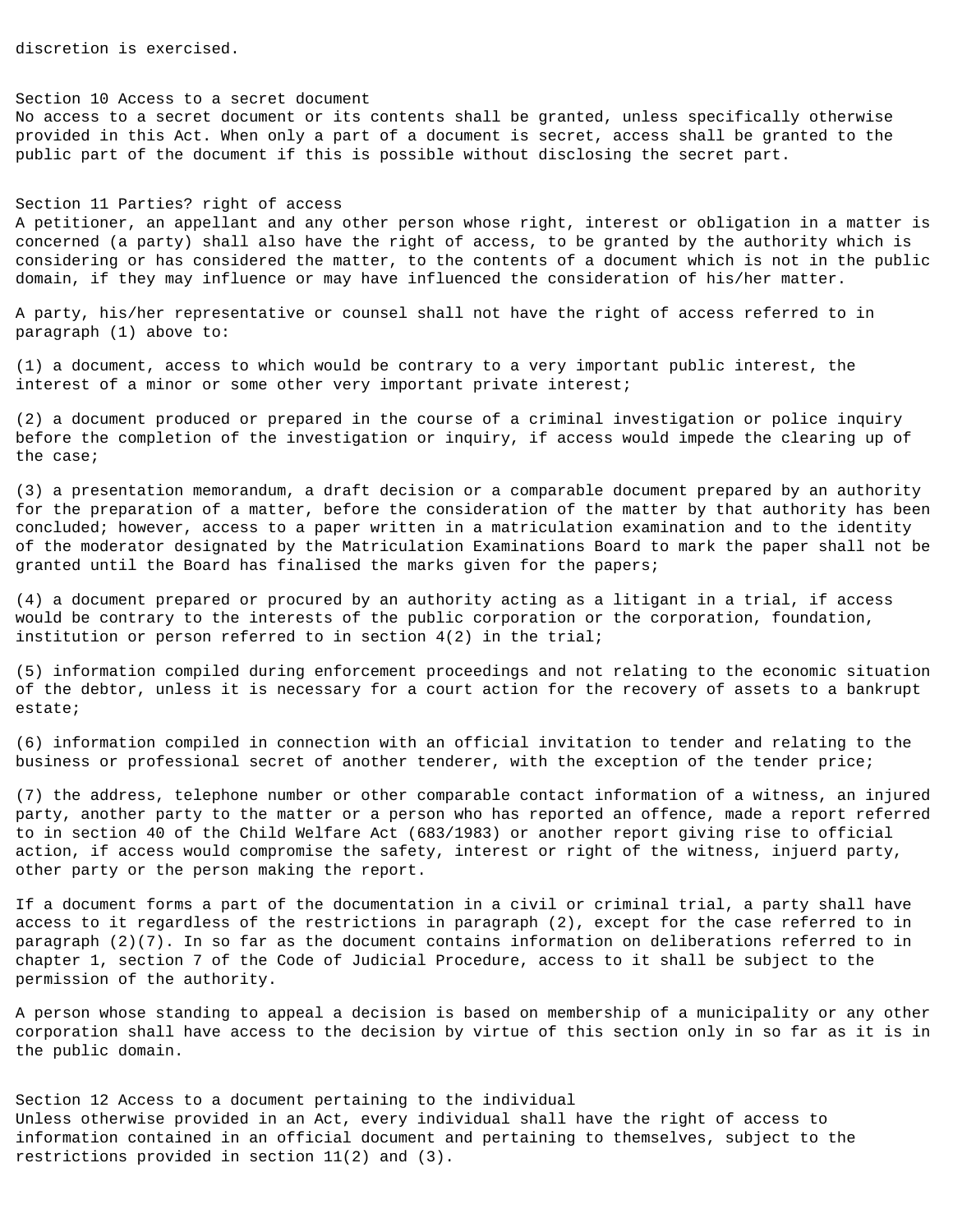Chapter 4 Granting access to a document

### Section 13 Request for access to a document

A request for access to an official document shall be sufficiently detailed, so that the authority can determine which document the request concerns. The person requesting access shall be assisted, by means of official diaries and indexes, to specify the document to which access is being requested. The person requesting access need not identify himself/herself nor provide reasons for the request, unless this is necessary for the exercise of the authority?s discretion or for determining if the person requesting access has the right of access to the document.

When requesting access to a secret document, a personal data filing system controlled by an authority or any other document, access to which can be granted only subject to certain conditions, the person requesting access shall, unless specifically otherwise provided, declare the use to which the information is to be put, as well as give the other details necessary for determining whether the conditions have been met and, where necessary, explain what arrangements have been made for the protection of the information.

### Section 14 Decision on access

Unless otherwise provided, the decision to grant access to an official document shall be made by the authority in possession of the document. The decision to grant access to a document commissioned by an authority or to a document issued in connection with a task performed on commission by any other authority shall be made by the commissioning authority, unless otherwise required by the nature of the commission.

Access to the contents of a document shall be granted by an official or employee who has been so designated by the authority or to whom the task otherwise belongs by virtue of his/her office or duties.

If the official or the other person referred to in paragraph (2) refuses to grant the requested access, he/she shall

(1) inform the person requesting access of the reason for the refusal;

(2) inform the person requesting access that he/she may have the matter decided by the authority;

(3) ask a person who has filed a written request for access whether he/she wishes to have the matter forwarded to that authority; and

(4) inform the person requesting access of the charges involved in the consideration of the request.

A matter referred to in this section shall be considered without delay, and access to a document in the public domain shall be granted as soon as possible, and in any event within two weeks from the date when the authority received the request for the document. If the number of the requested documents is large, if they contain secret parts or if there is any other comparable reason for the consideration and the decision of the matter requiring special measures or otherwise an irregular amount of work, the matter shall be decided and access to the document granted within one month of the receipt of the request for access by the authority.

Section 15 Forwarding the request for a document to another authority

If access is requested to a document prepared by another authority or pertaining to a matter under consideration by another authority, the request may be forwarded to be dealt with by the authority that has prepared the document and is responsible for the consideration of the matter as a whole. If access is requested to personal, business, real estate or vehicle data or other similar identification or address information which is entered into a register meant for public use by another authority, the request may be transferred for the consideration of the appropriate registration authority.

Section 16 Modes of access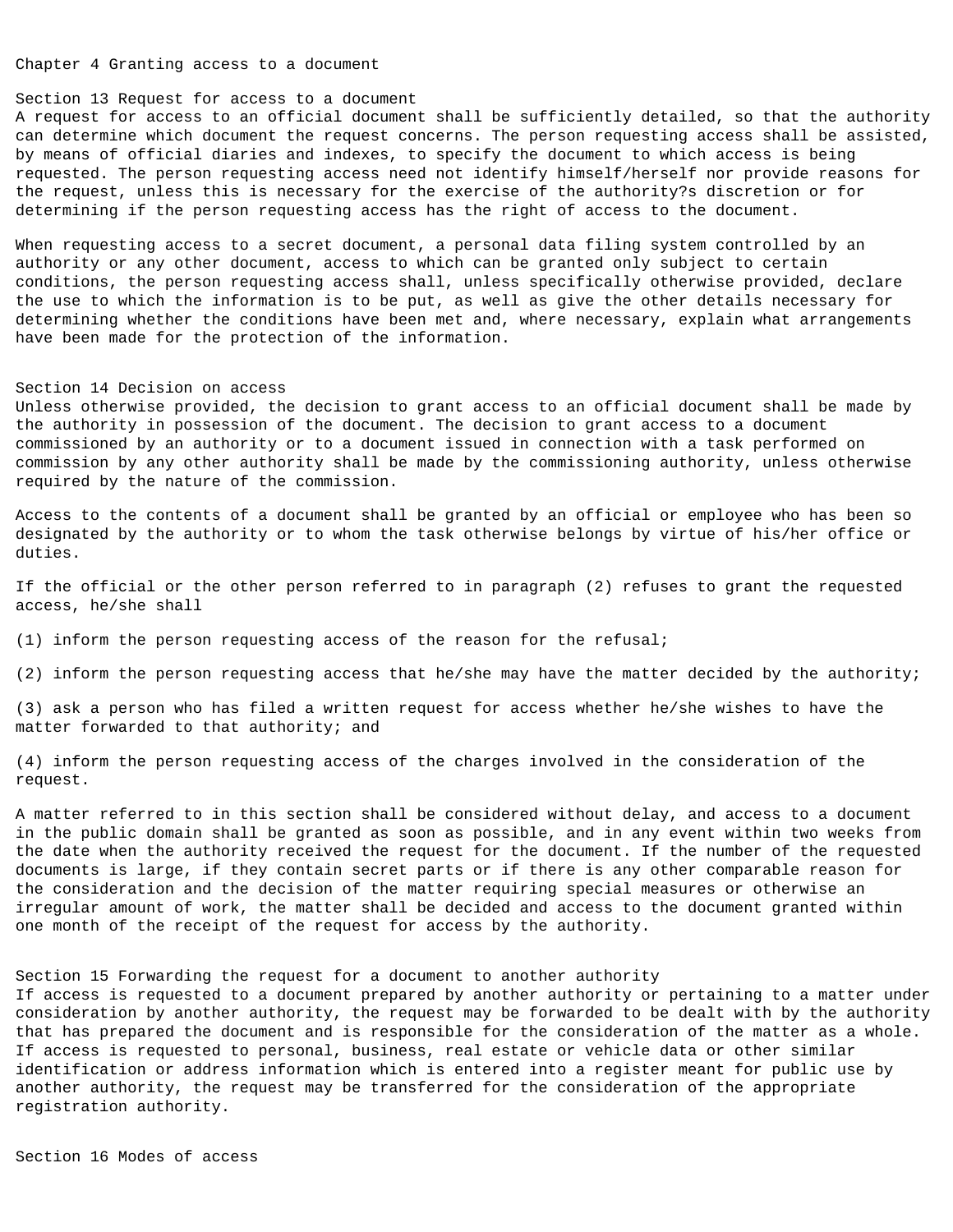Access to an official document shall be by explaining its contents orally to the requester, by giving the document to be studied, copied or listened to in the offices of the authority, or by issuing a copy or a printout of the document. Access to the public contents of the document shall be granted in the manner requested, unless this would unreasonably inconvenience the activity of the authority owing to the volume of the documents, the inherent difficulty of copying or any other comparable reason.

Access to the public information in a computerised register of the decisions of an authority shall be provided by issuing a copy in magnetic media or in some other electronic form, unless there is a special reason to the contrary. Similar access to information in any other official document shall be at the discretion of the authority, unless otherwise provided in an Act.

Access may be granted to a personal data filing system controlled by an authority in the form of a copy or a printout, or an electronic-format copy of the contents of the system, unless specifically otherwise provided in an Act, if the person requesting access has the right to record and use such data according to the legislation on the protection of personal data. However, access to personal data for purposes of direct marketing, polls or market research shall not be granted unless specifically otherwise provided or unless the data subject has consented to the same.

Chapter 5 Duty of the authorities to promote access and good practice on information management

Section 17 Taking the right of access into account in decision-making When making decisions under this Act and also otherwise when performing its duties, an authority shall see to it that, in view of sections 1 and 3, access to information on the activities of the authority is not unduly or unlawfully restricted, nor more restricted than what is necessary for the protection of the interests of the person protected, and that the persons requesting access are treated on an equal basis.

In the application of the provisions on document secrecy, attention shall also be paid to whether the secrecy obligation is independent of the case-by-case consequences of access (strict secrecy), whether any access to the document is based on the adverse consequences of access (secrecy based on putative access), or whether any access to the document requires that there manifestly are no adverse consequences of access (secrecy based on putative secrecy).

Section 18 Good practice on information management

In order to create and realise good practice on information management, the authorities shall see to the appropriate availability, usability, protection, integrity and other matters of quality pertaining to documents and information management systems and, for this purpose, especially:

(1) maintain an index of any matters submitted and taken up for consideration and any matters considered and decided, or otherwise make sure that their public documents can be easily located;

(2) draw up and make available specifications on their information management systems and the public information contained therein, unless granting access to such information would be contrary to the provisions in section 24 or in some other Act;

(3) when the introduction of information management systems or administrative or legislative reforms are being prepared, analyse the effect of the proposed reform on the publicity, secrecy and protection of documents and on the quality of the information contained therein, as well as undertake the necessary measures for the safeguarding of the rights pertaining to the information and its quality, and for the arrangement of the protection of the documents, the information management systems and the information contained therein;

(4) plan and realise their document and information administration and the information management systems and computer systems they maintain in a manner allowing for the effortless realisation of access to the documents and for the appropriate archiving or destruction of the documents, the information management systems and the information contained therein, as well as for the appropriate safeguarding and data security arrangements for the protection, integrity and quality of the documents, the information management systems and the information contained therein, paying due attention to the significance of the information and the uses to which it is to be put, to the risks to the documents and the information management systems and to the costs incurred by the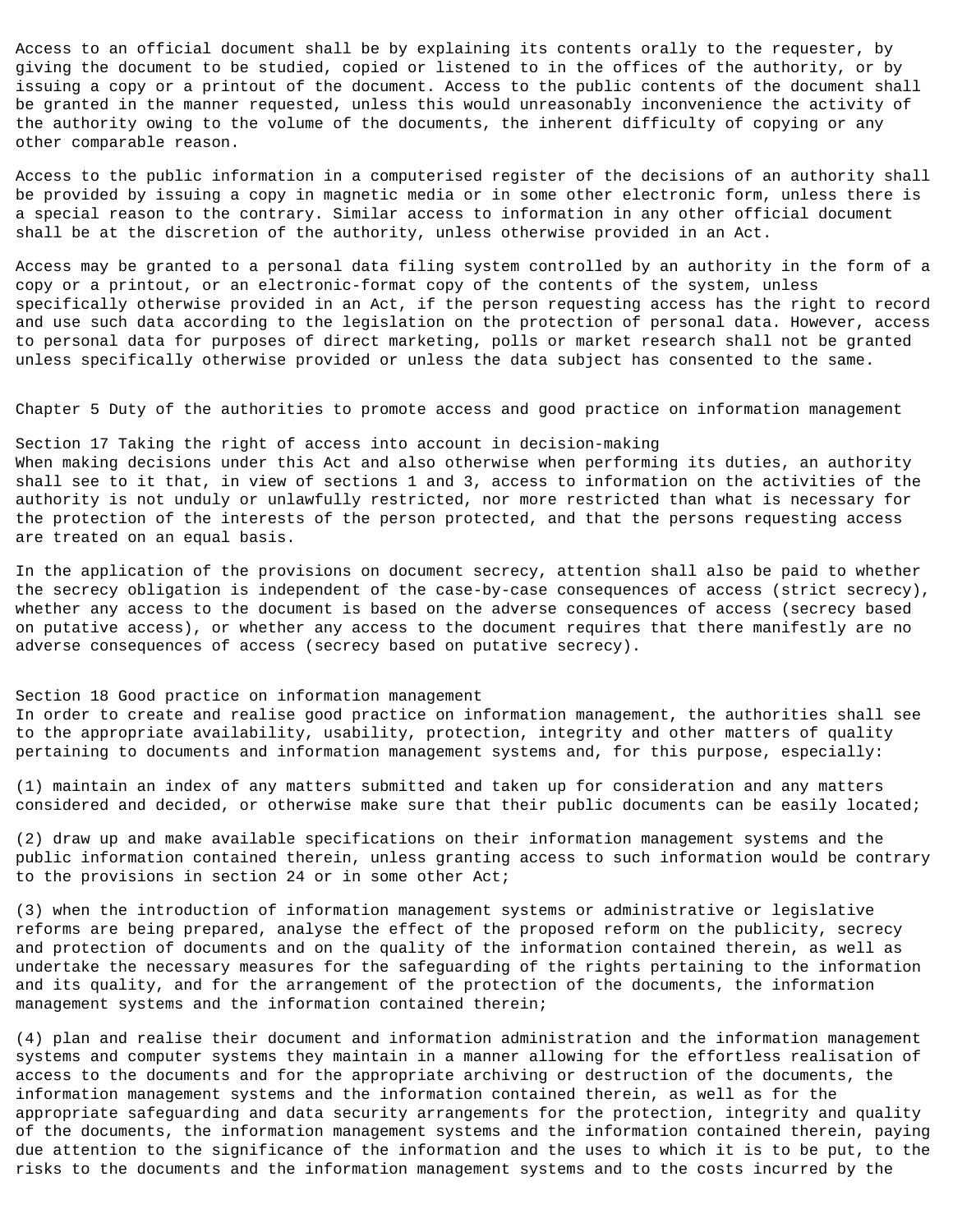## data security arrangements;

(5) see to it that their personnel are adequately informed of the right of access to the documents they deal with and the procedures, data security arrangements and division of tasks relating to the provision of access and the management of information, as well as to the safeguarding of information, documents and information management systems, and that compliance with the provisions, orders and guidelines issued for the realisation of good practice on information management is properly monitored.

More detailed provisions on the measures necessary for the realisation of the obligations provided in paragraph (1) shall be issued by Decree. However, more detailed provisions on the diaries of the courts and prosecutors shall be issued by the Ministry of Justice. Provisions may be issued by Decree on the powers of the Government to issue more detailed orders and guidelines on the technical specifications for data security arrangements and procedures for the safeguarding of information management systems and the information contained therein, ensuring the integrity and quality of the information and the transfer of information by way of data networks, as well as on the classification, within the State administration, of the pertinent documents, information management systems and the information contained therein.

The provisions in the Archives Act (831/1994) and the provisions and orders issued on the basis of that Act apply to the duties of the archive service.

Section 19 Duty of the authorities to provide access to information in pending matters Unless otherwise follows from the secrecy provisions, an authority shall keep available the documents which contain information on

(1) the initiation of a legislative reform project, a commission relating to the same, a deadline set and the person in charge of the drafting; and

(2) plans, accounts and decisions on pending matters of general importance.

When requested to do so, the authority shall, orally or by another convenient means, provide access to information on the stage of consideration, alternatives and impact assessments relating to matters referred to in paragraph (1), as well as on the opportunities of private individuals and corporations to exercise an influence on the matters.

Section 20 Duty of the authorities to produce and disseminate information The authorities shall promote the openness of their activities and, where necessary for this purpose, produce guides, statistics and other publications, as well as information materials on their services and practices, as well as on the social conditions and developments in their field of competence. When the extent of this duty is being assessed, due consideration shall be given to the opportunities to obtain information on the activity of the authority by means of access to its documents or the general compilations of statistics in Finland.

The authorities shall publicise their activities and services, as well as the rights and obligations of private individuals and corporations in matters falling within their field of competence.

The authorities shall see to it that the documents or the pertinent indexes which are essential to the general public?s access to information are available where necessary in libraries or public data networks, or otherwise easily accessible to the members of the public.

# Section 21 Production of sets of data on request

When requested to do so, an authority may compile and deliver a set of data formed from signs contained in one or more computerised information management systems and maintained for various purposes, if such delivery is not contrary to the provisions on document secrecy and the protection of personal data owing to the search criteria used, the volume or quality of the data or the intended use of the set of data.

Where permitted by the authorities concerned and subject to the provisions in paragraph (1), the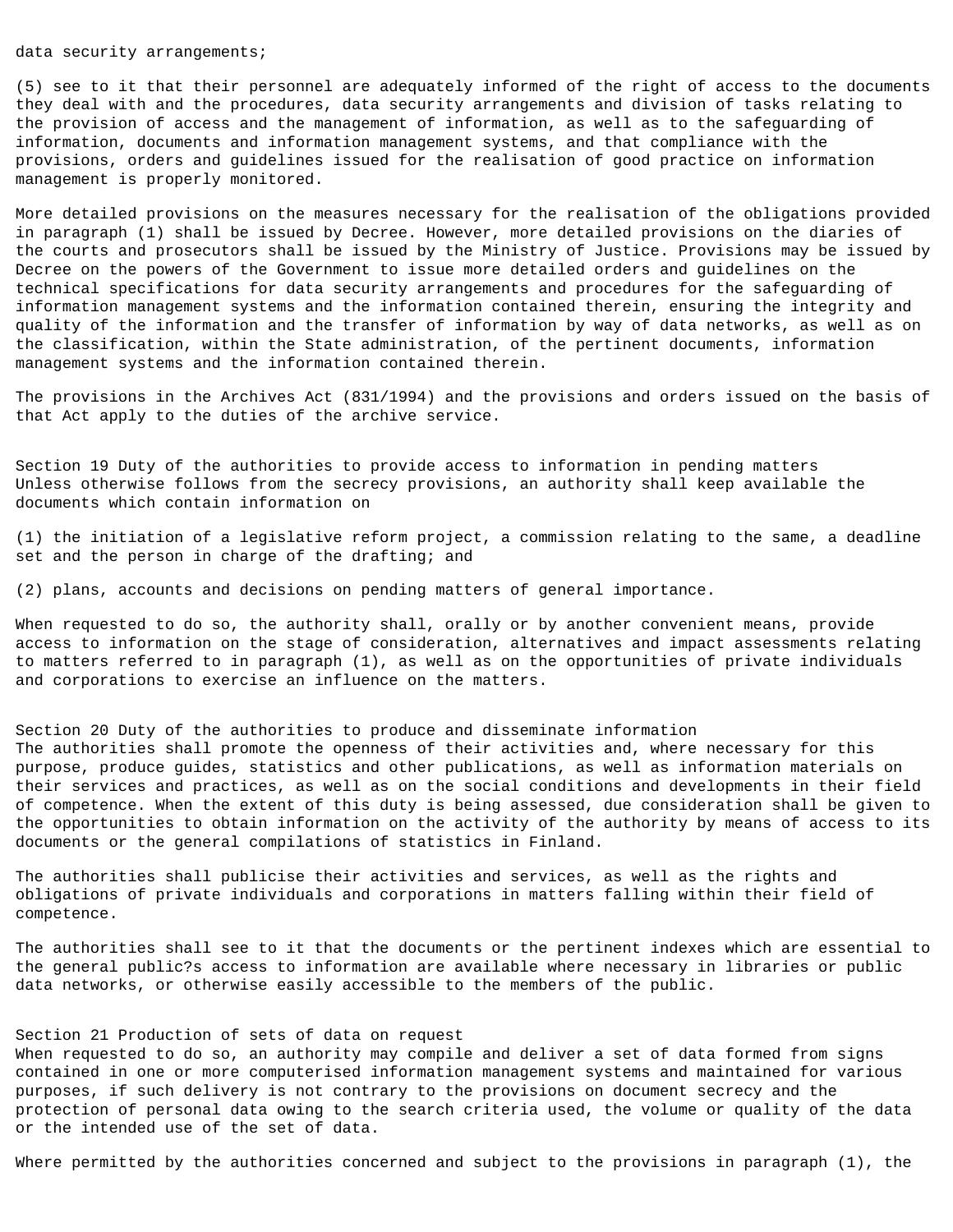set of data may be compiled also from information management systems maintained by different authorities.

Chapter 6 Secrecy obligations

Section 22 Document secrecy An official document shall be secret if it has been so provided in this Act or another Act, or if it has been declared secret by an authority by virtue of an Act, or if it contains information covered by the duty of non-disclosure, as provided in an Act.

A secret official document, a copy or a printout thereof shall not be shown or given to a third party or made available to a third party by means of a technical interface or otherwise.

#### Section 23 Non-disclosure and prohibition of use

A person in the service of an authority and an elected official shall not disclose the secret content of a document, nor information which would be secret if contained in the document, nor any other information obtained in the service of the authority, where covered by a duty of nondisclosure provided in an Act. The provision on non-disclosure shall apply also after the service or the performance of the task on behalf of the authority has ceased.

The provision in paragraph (1) applies also where trainees or other temporary personnel, persons commissioned by the authority or persons in the service of such persons have acquired secret information by virtue of an Act or a permission based on an Act, unless otherwise provided in the Act or laid down in the permission. A party, his/her representative or counsel shall not disclose to third parties secret information obtained by virtue of party status and concerning other persons than the party himself.

A person referred to above in paragraph (1) or (2) shall not use secret information for personal benefit or the benefit of another, nor for the detriment of another. However, a party, his/her representative and counsel may use information concerning a person other than the party himself/herself, where the matter concerns the right, interest or obligation on which the access of the party to the information is based.

Section 24 Secret official documents Unless specifically otherwise provided, the following official documents shall be secret:

(1) the documents of the Government Foreign Affairs Committee, unless otherwise decided by the Committee, as well as the political assessments of the Ministry for Foreign Affairs and the Finnish missions abroad, the documents concerning political or economic negotiations with a foreign state and the coded messages in the field of foreign affairs administration, unless otherwise decided by the Ministry;

(2) the documents, other than those referred to in subparagraph (1), concerning the relationship of Finland with a foreign state or an international organisation; the documents concerning a matter pending before an international court of law, an international investigative body or some other international institution; as well as the documents concerning the relationship of the Republic of Finland, Finnish citizens, Finnish residents or corporations operating in Finland with the authorities, persons or corporations in a foreign state, if access to such documents could damage or compromise Finland?s international relations or its ability to participate in international co-operation;

(3) the reports of offences made to the police and any other authorities carrying out criminal investigations, as well as to the public prosecutor and the authorities charged with responsibility for inspection and supervision; the documents obtained or prepared for purposes of criminal investigations or a decision on whether to bring charges, as well as the application for a summons, the summons and the defendant?s response in a criminal case, until a decision has been made for a hearing in the case, the public prosecutor has decided to waive prosecution, or when the case has been abandoned, unless it is obvious that access to the documents will not compromise the clearing up of the offence, the achievement of the objectives of the investigation, or without a pressing reason cause injury or suffering to a party, or compromise the right of the court to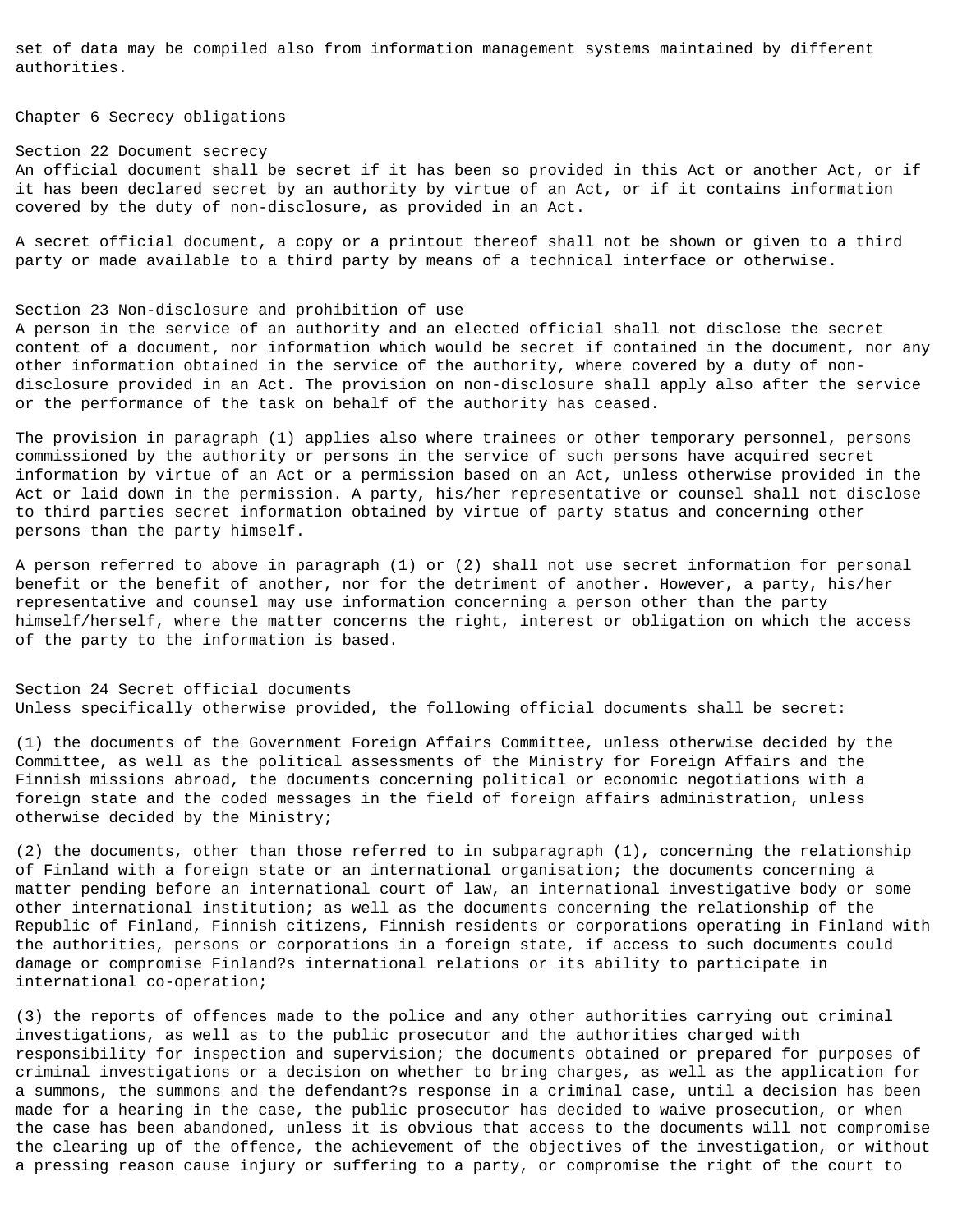order that the documents are to be kept secret on the basis of the Act on the Openness of Court Proceedings (945/1984);

(4) the registers maintained by the police, and any other authorities carrying out criminal investigations for purposes of crime prevention and clearing up of the particulars of offences; the reports prepared for the prevention of crime; as well as the photographs and other identifying information taken or obtained in administrative proceedings for the determination or verification of identity and the right to travel, and the special identification codes issued to a person or entered into his/her identity card or travel documents;

(5) the documents containing information on the tactical and technical plans and methods of the police, the frontier guard, the customs authorities and the prison authorities, if access would compromise the prevention of crime, the clearing up of offences or the maintenance of public order or the order of penal institutions;

(6) documents relating to a complaint before a decision has been made on the matter of the complaint, if access would compromise the resolution of the matter or without a pressing reason cause injury or suffering to a party;

(7) documents relating to or affecting the realisation of the security arrangements of persons, buildings, installations, constructions, and data and communications systems, unless it is obvious that access will not compromise the achievement of the objective of the security arrangements;

(8) documents concerning preparations for accidents and emergency conditions, civil defence and the investigation of accidents, if access would breach or compromise safety, the realisation of civil defence or the preparation for emergency conditions, compromise the investigation of accidents or violate the rights of the victims or the memory of the victims or cause distress to persons closely involved with them, unless the granting of access is necessary for the purpose of carrying out an official task;

(9) the documents of the security police and the other authorities concerning the maintenance of State security, unless it is obvious that access will not compromise State security;

(10) documents concerning military intelligence, the supply, formations, locations or operations of the armed forces, the inventions, facilities, installations and systems used in the armed defence of the country or other defence, the other matters significant to the defence of the country, as well as defensive preparations, unless it is obvious that access will not violate or compromise the interests of defence;

(11) documents containing information on decisions, measures or preparations in monetary policy or foreign exchange policy, as well as on the preparation of financial or income policy or research into the need for decisions or measures in the fields of financial policy, income policy, monetary policy or foreign exchange policy, if access would be contrary to the interests of the state as a social partner or otherwise significantly compromise the achievement of the purpose of the decision or measure or hamper the proper conduct of financial, monetary or foreign exchange policy;

(12) the reports prepared for the performance of the statutory tasks of the authorities supervising the financial markets and insurance operators and the authorities charged with the functioning of the financial markets and the insurance systems, containing information on the functioning of the markets, the financial, insurance or pensions institutions, or their customers, if access would injure or compromise the credibility or functioning of the financial or insurance systems;

(13) statistics on the national economy, a financial policy initiative and operational plan, and other such documents containing information which obviously may influence the capital and financial markets, before they have been publicly disseminated as provided in section 8;

(14) documents containing information on endangered animal or plant species or the protection of important natural habitats, if access would compromise the protection of the species or the habitat;

(15) documents containing information on inspections or other supervisory tasks of the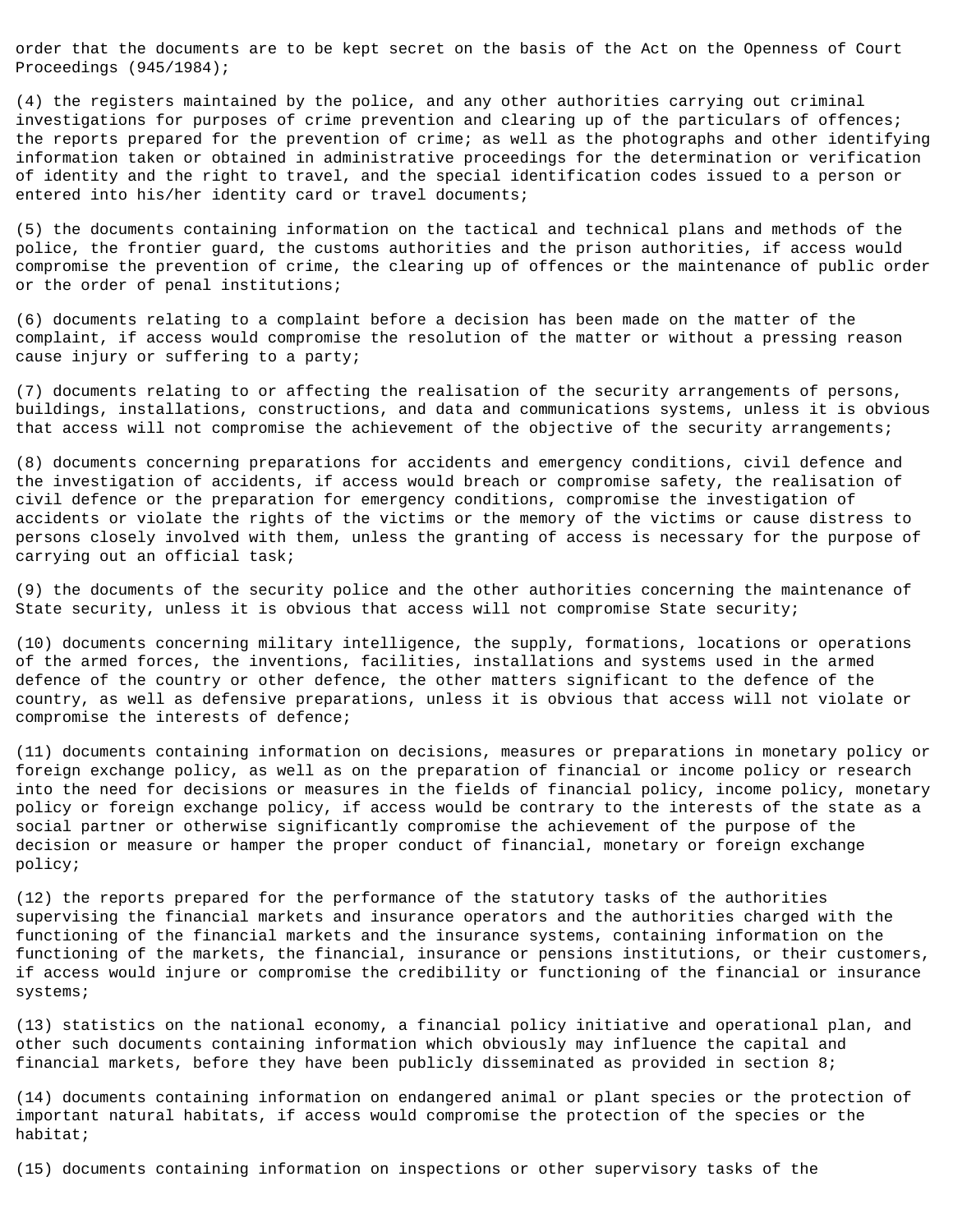authorities, if access would compromise the inspection or the achievement of its objectives, or without a pressing reason cause injury or suffering to a party;

(16) the basic data for research and statistics, where these have been voluntarily handed over to the authority for the express purpose of research or statistical operations;

(17) documents containing information on any business or professional secret of the State, a municipality, some other public corporation or a corporation, institution or foundation referred to in section 4(2), as well as documents containing other comparable business information, if access would cause economic loss to the corporations, institutions or foundations referred to above or improve the competitive position of another public corporation or private person pursuing the same or a competing activity, or reduce the opportunities of the public corporation or a corporation, institution or foundation referred to in section 4(2) for procurement, investment, financing or debt service on favourable terms;

(18) documents containing information compiled or obtained by the State, a municipality or some other public corporation as a labour partner or a party to a labour dispute, if access would be contrary to the interests of the public corporation as an employer; documents containing information compiled or obtained by the representatives of the State for negotiations on agricultural subsidies, if access would be contrary to the interests of the State as a negotiating party;

(19) documents prepared or obtained by an authority acting as a litigant in a trial for purposes of preparing for the trial, if access would be contrary to the interests of the public corporation or a corporation, institution, foundation or individual referred to in section 4(2) in the trial;

(20) documents containing information on a private business or professional secret, as well as documents containing other comparable private business information, if access would cause economic loss to the private business, provided that the information is not relevant to the safeguarding of the health of consumers or the conservation of the environment or for the promotion of the interests of those suffering from the pursuit of the business, and that it is not relevant to the duties of the business and the performance of those duties;

(21) documents concerning the basic materials for a dissertation or other scientific study, technological or other development project, or the assessment of the same, unless it is obvious that access will not cause inconvenience to the completion of the dissertation, study or development project or their exploitation, its appropriate assessment or the person carrying out the research, nor to the person commissioning the study or development project;

(22) documents containing information on an entrance examination or other examination or test, if access would compromise the achievement of the objectives of the examination or test, or prevent the future use of the test;

(23) documents containing data on the annual income or net worth of a person, data on the income and assets on which a subsidy or benefit is based, or data that otherwise describes the economic situation of a person: however, an enforcement application, the decision of the bailiff and the minutes of the enforcement proceedings, with the exception of the minutes of the evaluation of the assets and liquidity of the debtor, shall be in the public domain;

(24) documents concerning a refugee or a person seeking asylum, residence permit or visa, unless it is obvious that access will not compromise the safety of the refugee, the applicant or a person closely involved with them;

(25) documents containing information on a recipient of welfare, a benefit, support measure or social service given to him/her, or on the state of health or handicap of a person, the medical care or treatment given to him/her, or on his/her sexual behaviour and preferences;

(26) documents containing sensitive information on the private life of the suspect of an offence, an injured party or another person involved in a criminal matter, as well as documents containing information on the victim of an offence, if access would violate the rights or the memory of the victim or cause distress to those close to him/her, unless the granting of access is necessary for the performance of an official task;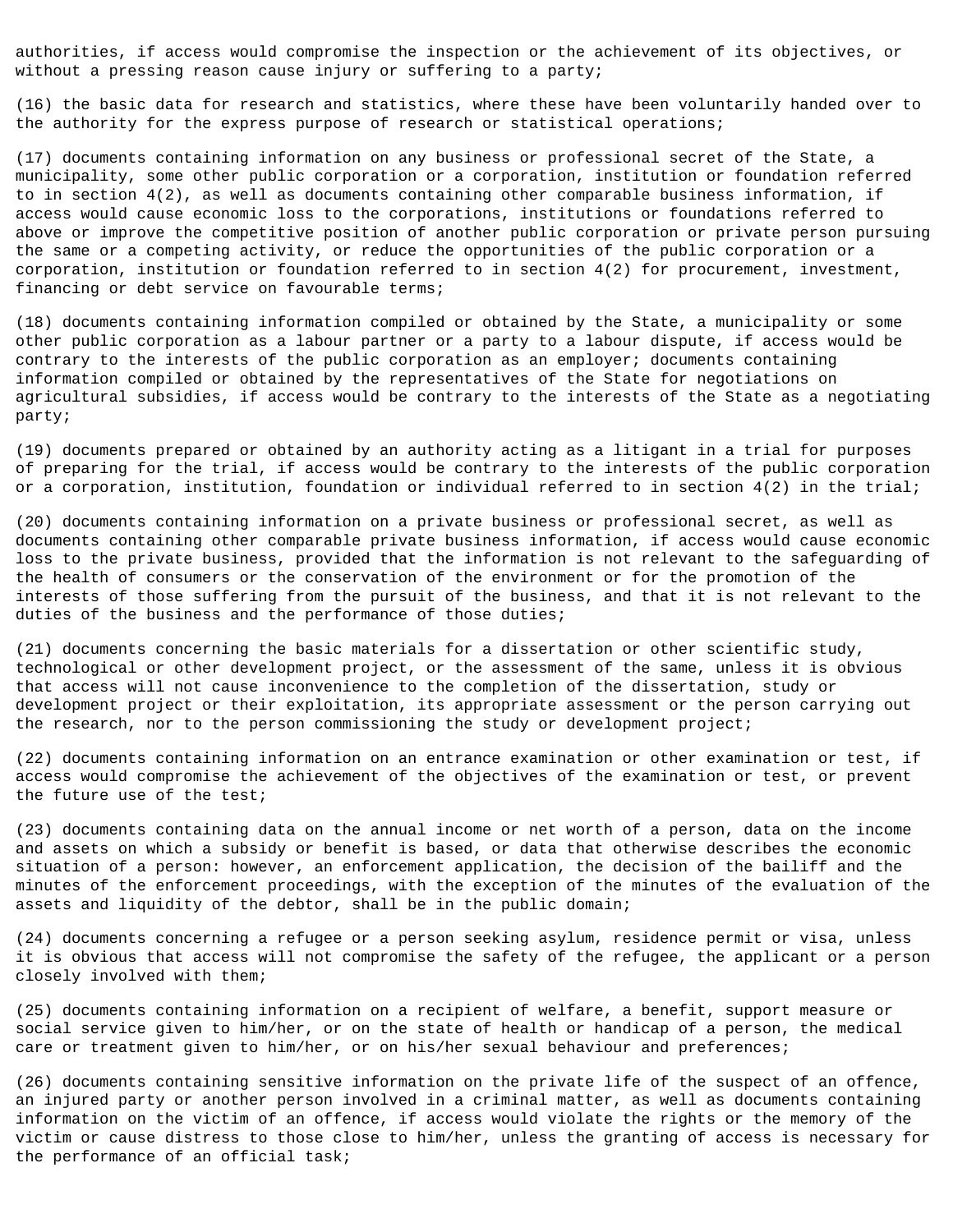(27) documents containing information on a psychiatric examination of the suspect of an offence, a character examination of a young offender or a study of the feasibility of community service as an alternative to a custodial sentence;

(28) administrative documents and registers containing information on convicts, prisoners or other persons deprived of their liberty, unless it is obvious that access will not compromise the future livelihood of the person, his/her rehabilitation into society or his/her safety and if there is a justifiable reason for providing access to the information;

(29) documents containing information on a psychological test or aptitude test on a person or the results thereof, or on the assessments for the assignment of conscripts, the selection of employees or the establishment of a basis for a salary;

(30) documents on student welfare and exemptions from teaching, the test results of students and candidates and the school diplomas and other documents containing a verbal assessment of the personal characteristics of the student, as well as documents indicating the Matriculation Examination Board's division of moderators among the schools putting forward candidates for the matriculation examination, until one year has passed from the examination round in question;

(31) documents containing information on a secret telephone number given by a person or information on his/her domicile, place of residence or temporary place of residence, telephone number or other contact information, if the person has asked for the information to be kept secret and he/she has a justified reason to believe that his/her own health or safety or that of his/her family are in jeopardy;

(32) documents containing information on the political convictions or the privately expressed views of a person, or information on a person?s lifestyle, participation in voluntary associations, interests, family life or other comparable personal circumstances of the person; however, documents containing information on the activity of a person in political or other elected office, or his/her seeking such office, as well as the participation of a person in the establishment or registration of a political party, or the establishment of an electoral association are in the public domain.

The provisions in section 17 shall be taken into account in the application of the provisions on document secrecy in paragraph (1) or in another Act.

## Section 25 Seal of secrecy and classification

A secret official document, which is given to a party and secret in the public interest or the interest of a third party, shall be put under seal. Also other secret documents may be put under seal. The seal of secrecy shall indicate the part of the document that is secret and the basis for its secrecy. If the secrecy is based on a provision involving strict secrecy, the seal of secrecy need not indicate more than the provision on which the secrecy is based.

A document shall be marked with a data security classification, if the Government has so ordered as provided in section 18(2).

Chapter 7 Derogations from secrecy and declassification

Section 26 General principles for granting access to secret information An authority may provide access to a secret official document, if:

(1) there is a specific provision on such access or on the right of such access in an Act; or

(2) the person whose interests are protected by the secrecy provision consents to the access.

Notwithstanding the secrecy provisions, the authority may grant access to information on the economic status or business or professional secret of some other person, information on a recipient of health care or welfare, as referred to in section 25(1)(25), information on the private life of a person, as referred to in section 25(1)(32), or comparable information that is secret under another Act, if access is necessary: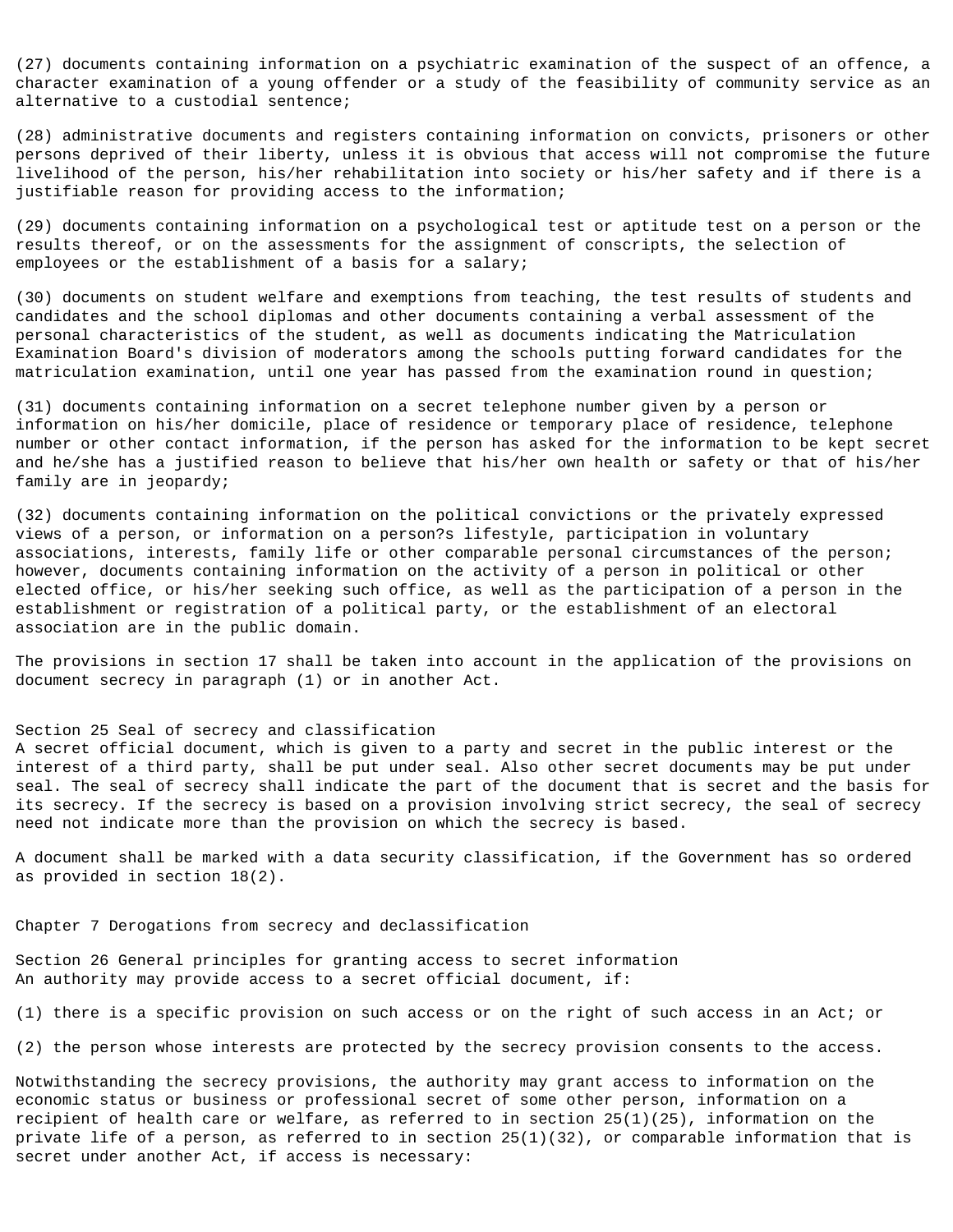(1) for the realisation of a private person's or some other authority's statutory duty of information; or

(2) for the realisation of a payment or any other claim that is to be taken care of by the authority granting access.

An authority requesting executive assistance or the performance of a task on commission by it or otherwise on its behalf may grant access to a secret document, if such access is indispensable for the assistance or the performance of the task. For such tasks, access to secret information may be granted also if the removal of the secret information is obviously not feasible owing to its large volume or for any other comparable reason. The authority shall ensure in advance that the arrangements for the secrecy and the protection of the information are appropriate.

## Section 27 Access to archival documents

Access may be granted to a secret official document which has been archived in accordance with the Archives Act for research or another approved purpose, unless otherwise ordered by the authority which has sent the document to be archived. When a decision on access is made, due consideration shall be given to the safety of the freedom of scientific research.

The person who has gained access to the document shall undertake in writing not to use the document to the detriment or defamation of the person whom it concerns, nor to the detriment or defamation of a person close to him, nor in violation of those other interests protected by the secrecy provision.

# Section 28 Official permission to gain access to a secret document

Unless otherwise provided in an Act, an authority may, on a case-to-case basis, grant permission to gain access to a secret document for purposes of scientific research, statistical compilations or the preparation of official plans or studies, if it is obvious that access will not violate the interests protected by the secrecy provision. When a decision on access is made, due consideration shall be given to the safety of the freedom of scientific research. If the information in the document has been handed over to the authority on the consent of the person whose interests are protected by the secrecy provision, the permission may be granted only subject to the conditions for use and access laid down in the consent. If permissions are required for documents in the possession of a number of authorities within the purview of the same ministry, the ministry shall decide on the permission, where necessary, after having heard the authorities.

A permission referred to in paragraph (1) above may be granted for a fixed period; the conditions necessary for the protection of the public and private interests involved shall be attached to the permission. The permission may be withdrawn, if this is deemed to be necessary.

Section 29 Granting access to secret information to some other authority An authority may grant access to a secret document to some other authority, if

(1) there is a specific provision on access or the right of access in an Act;

(2) the person whose interests are protected by the secrecy provision consents to the same;

(3) the document is necessary for the consideration of a matter pertaining to an advance tax assessment, a preliminary ruling, an appeal or a complaint against, or a submission of, a decision by an authority, or a complaint made to an international body for the administration of justice or investigation;

(4) the information is required for the performance of a specific monitoring or inspection task by the authority.

An authority may grant another authority access to an address or other contact information which is secret by virtue of section 24(1)(31).

An authority may open a technical interface for another authority, to access from its personal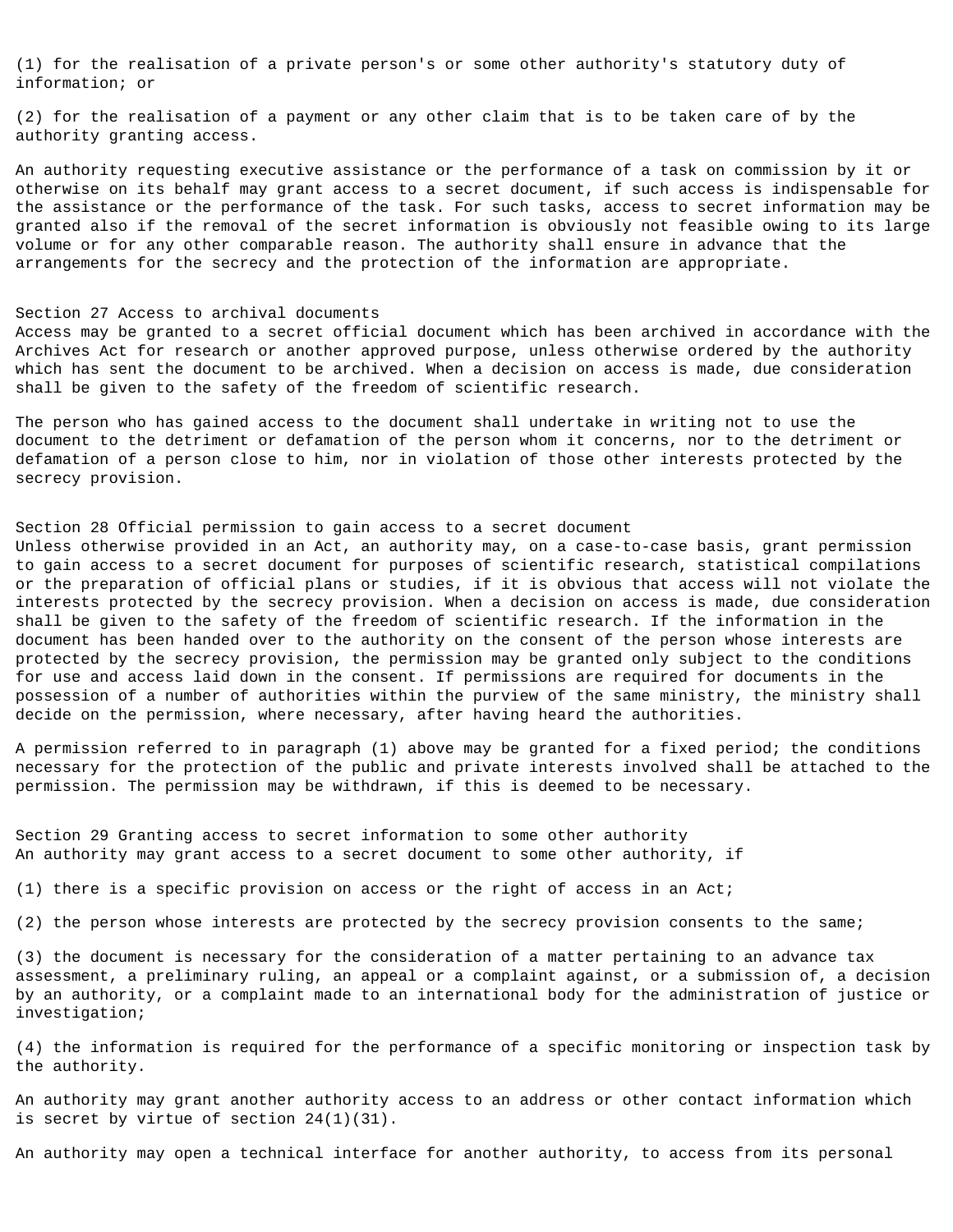data filing system information which the latter authority must take into account in its decisionmaking under a specific statutory obligation. If there is a provision on the secrecy of personal data, the interface may be used only for retrieving information on persons who have consented to the same, unless specifically otherwise provided on access to secret information.

Section 30 Granting access to secret information to the authority of a foreign state or to an international institution

In addition to the specific statutory provisions on the same, an authority may grant access to a secret official document to an authority of a foreign state or to an international institution, if an international agreement binding on Finland contains a provision on such co-operation between Finnish and foreign authorities, or there is a provision to this effect in an act binding on Finland, and if the Finnish authority in charge of the co-operation could under this Act have access to the document.

#### Section 31 Declassification

An official document shall no longer be secret when the period of secrecy provided in an Act or ordered on the basis of an Act has ended or when the authority which has ordered the secrecy of the document has repealed that order.

The period of secrecy for official documents is 25 years, unless otherwise provided or ordered. A document which is secret for the protection of private life, as provided in section  $24(1)(24)$  -(32), or a comparable document which is kept secret by virtue of another Act or an order based on another Act shall be kept secret for 50 years after the death of the person whom the document concerns or, if the time of death is unknown, for 100 years.

If it is obvious that the declassification of the document would, even after the period provided in this section, cause significant harm to the interests protected by the secrecy provision, the Government may extend the period by at most 30 years.

The period of secrecy of an official document shall run from the date on the document or, if the document bears no date, from the day of its completion. The period of secrecy of a document handed in by a private person shall run from the day when the authority has received the document.

Section 32 Application to the duty of non-disclosure The provisions in this chapter on secrecy and declassification apply, where appropriate, also to information subject to the duty of non-disclosure.

Chapter 8 Miscellaneous provisions

## Section 33 Appeal

The decision of an authority shall be subject to appeal, as provided in the Act on Administrative Judicial Procedure (586/1996), unless otherwise provided in paragraph (2). A decision of an authority other than those listed in section 7 of the Act on Administrative Judicial Procedure shall be appealed before the Supreme Administrative Court. However, an appeal against the decision of a local or regional authority and a decision of a institution, corporation, foundation or private individual exercising public authority, as referred to in section 4(1)(8) and 4(2), shall be lodged with the Administrative Court which has jurisdiction under section 12 of the Act on Administrative Judicial Procedure.

If a party to the case requests access to a document related to a pending trial, the pertinent court order shall be subject to appeal in accordance with the procedure for appeals in the main issue. In addition, the provisions on the Act on the Openness of Court Proceedings apply to the right of appeal.

# Section 34 Charges

A copy of a document and the provision of access to information in the form of a printout or by means of a technical interface, otherwise electronically or in a comparable manner, as well as the retrieval and delivery service provided by an authority, may be subject to a charge, as